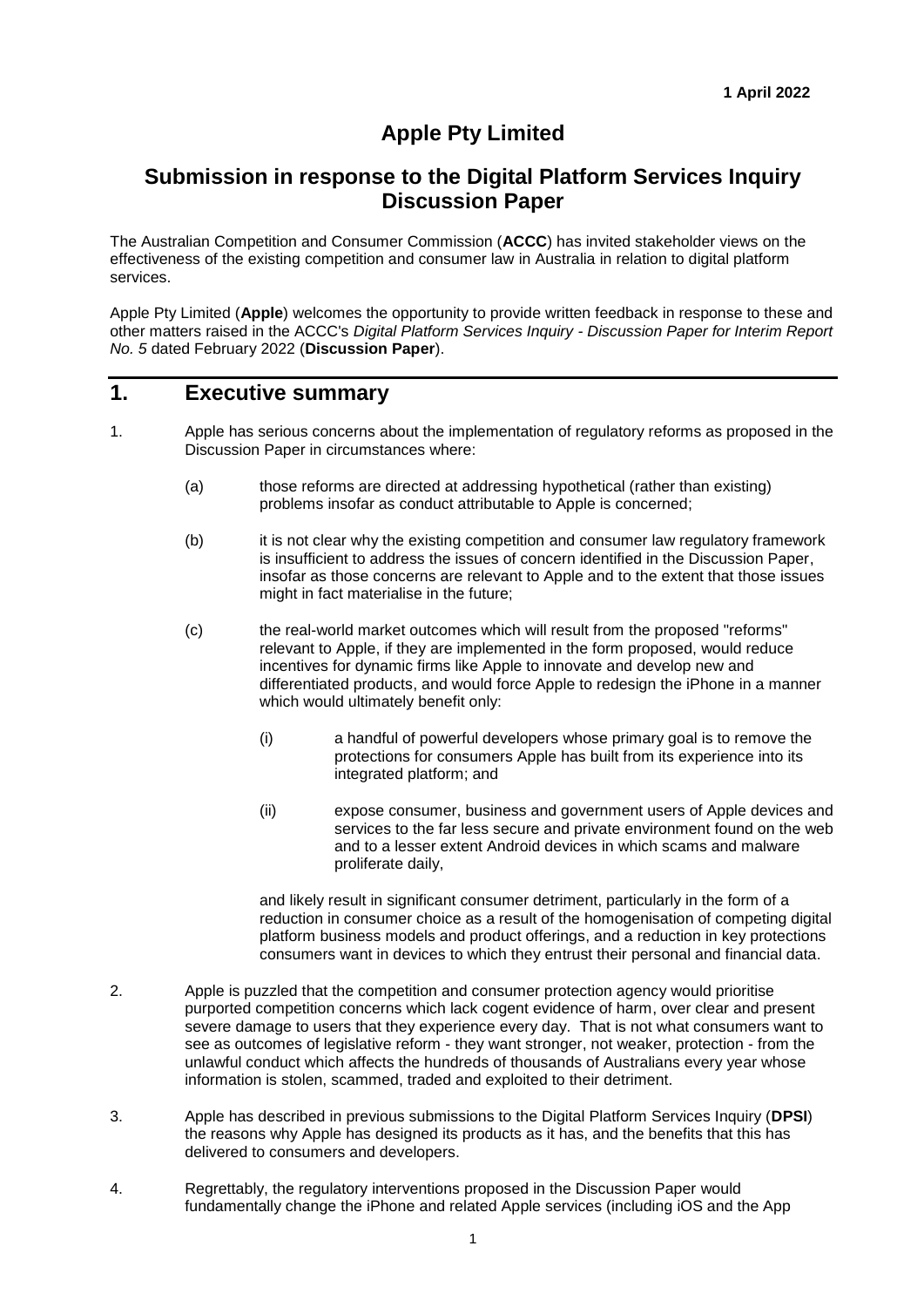Store) in what is an already highly competitive market, and would have substantial implications for consumers, including in terms of Apple's industry-leading privacy and security standards, and would reallocate the distribution of benefits of the app economy from the broadest set of developers to a small set of successful incumbents.

- 5. The proposed "reforms", if made law so as to apply to Apple products and services as proposed, fail their key test: Australian consumers will be net worse off.
- 6. Much of the Discussion Paper appears to proceed on the assumption that there is a relevant market failure arising from Apple's purported market power. Apple does not believe that, properly examined, that assumption is correct in the wider online context in which (relevantly to Apple) app marketplaces operate. Indeed, app marketplaces, even the mobile segment alone, have over time since 2008 when the App Store launched in Australia been consistently characterised by higher output (including both the number of apps and app downloads) and decreasing prices (ie, lower commissions). These characteristics are indicia of healthy, competitive markets. Accordingly, Apple is of the view that the starting point should be to examine mobile app marketplaces in their wider online context and rigorously explore whether the ACCC's assumptions are correct.
- 7. For the reasons set out in this submission, Apple considers that the current regulatory regime in Australia is sufficient to address issues unique to digital platforms, particularly in circumstances where the ACCC has not sufficiently identified a relevant market failure arising from Apple's purported conduct. In relation to the proposals canvassed in the Discussion Paper, Apple submits that:
	- (a) **a sweeping, "one size fits all" approach to regulation is inappropriate and poses a substantial risk of type I ('false positive') regulatory error** given the dynamic and rapidly advancing nature of the various markets in which digital platforms operate.

As the Discussion Paper acknowledges, the broad conduct attributed to "digital platforms" at each phase of the DPSI can take different forms and have different competitive and consumer welfare effects when conducted by different types of digital platforms. The ACCC also recognises that there are legitimate justifications and efficiency-enhancing effects for given conduct (eg, promoting efficiency or addressing security or privacy concerns) in different platform contexts. Any sectorwide regulation therefore poses a significant risk of chilling these procompetitive and welfare enhancing effects, and should be discounted;

(b) there is a significant risk that **the proposals will be disproportionate and chill innovation** in the relevant markets. Clearly, the more intrusive the remedy being considered and the wider the effect that the remedy could have, the stronger the evidence base underpinning the need for the remedy must be.

> The evidence base set out in the Discussion Paper is weak. Further, Apple's ecosystem operates on a centrally-run, worldwide basis. Unique regulation imposed in Australia would require that Apple restrict its product and service offering as available to Australian consumers, with the result that Australian consumers would receive a lower quality offering relative to other markets. Again, the potential for remedies to have such wide-ranging effects indicates that a particularly strong evidence of market failure is required - which to-date has been wanting; and

(c) **the ACCC's proposals run the risk of sacrificing user security and privacy, leading to net consumer welfare detriments.** As the ACCC is aware, it is a key driver for Apple - and always has been - to ensure that users' data and information is private and secure and that consumers only share what they want to share when they wish to share it. It is essential to Apple's business that users are confident when using Apple's products that they are not being subject to poor data practices. Apple has serious concerns that some of the measures proposed in the Discussion Paper - in particular, mandatory access for third-parties to Apple hardware and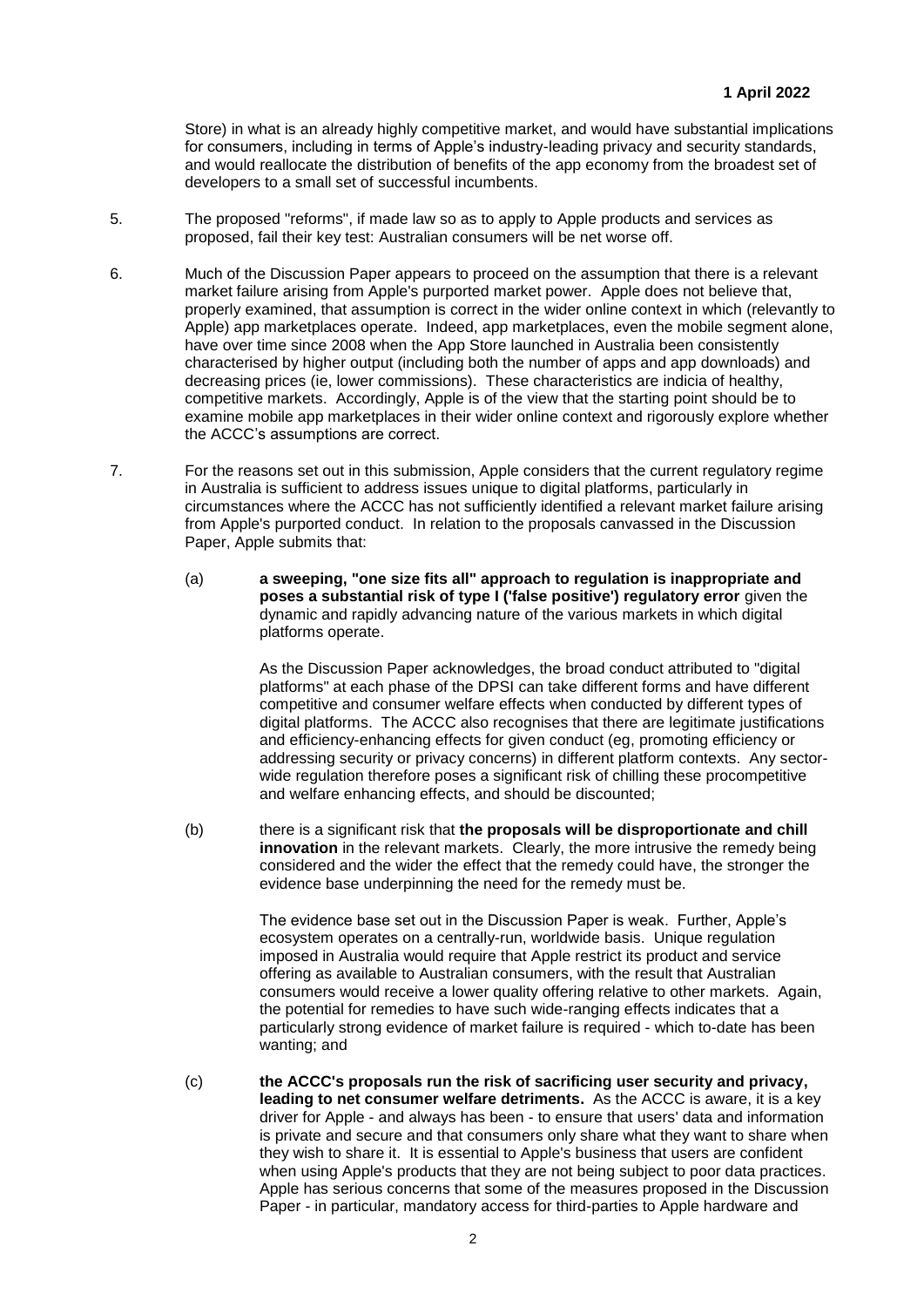software - will significantly undermine users' privacy and security, and Apple's integrated and carefully-designed efforts to protect these. Moreover, as the conclusions of the ACCC's app marketplaces report demonstrates,<sup>1</sup> immediate and severe consumer harm is occurring by reason of scams directed at consumers, yet the ACCC's proposals run the risks of increasing this risk. This is not what consumers want.

- 8. Apple submits that the ACCC's fifth DPSI interim report to the Treasurer cannot rely on hypothetical considerations to the exclusion of positive evidence submitted by Apple, app developers and other interested parties. Apple urges the ACCC to undertake a more fulsome analysis of the benefits that Apple's ecosystem brings to both consumers and developers, and to consider objectively the ramifications of any proposed interventions on consumers and competition in the various markets that would be affected by the regulatory proposals in the Discussion Paper.
- 9. This submission does not exhaustively address each of the consultation questions, or concerns raised by the ACCC, in the Discussion Paper. For the avoidance of doubt, where Apple has not addressed a specific question or topic in the Discussion Paper, Apple should not be taken to agree with or acquiesce to the proposals canvassed or views expressed in the Discussion Paper.

### **2. Existing competition in app marketplaces is sufficient to constrain any purported exercise of market power by Apple**

#### **2.1 Apple faces strong competition on both sides of the app marketplace, and has strong incentives maximise third-party apps on iOS**

- 10. The Discussion Paper restates the ACCC's previous conclusions that "*certain large digital platforms, such as Google, Meta and Apple, have significant market power in relation to a number of digital platform services*" (relevantly, in the case of Apple, "*in the supply of mobile operating services and likely significant market power in relation to mobile app distribution*"). This conclusion is based on the ACCC's assessment that "*app developers can only offer apps through the Apple App Store*", and that "[a]*ny competitive constraint provided by other app marketplaces (such as the Google Play Store) is limited once a user is within the Apple ecosystem*".
- 11. These conclusions are unfounded. The launch of the iPhone in 2007 has been described as "*kickstarting a mobile revolution that has transformed the modern world*". One of the keys to the iPhone's success is the seamless user-experience that makes it easy to set up and use, with minimal hassle from interoperability issues and security threats. This user experience was not accidental, but rather stems from Apple's decision to develop an integrated solution, including the operating system (**iOS**) which was - and remains - about guaranteeing a highquality, safe and trusted mobile experience for consumers through its devices.
- 12. Apple's fully integrated devices face strong competition from multiple Android original equipment manufacturers, both in relation to price and device features. In recent years, new entrants to the premium smartphone market have increasingly challenged Apple. Besides Samsung and Huawei, other Android smartphone manufacturers including Motorola, Oppo, Vivo, Xiaomi, Google, LG and others have rapidly penetrated the Australian and global smartphone markets, including with high-end devices.
- 13. To compete successfully with Samsung, Google, Huawei and others, Apple differentiates itself on the basis of its continuing commitment to policies that protect the value that consumers clearly recognise and the benefit that developers clearly derive. This has, from the outset, been at the heart of Apple's vision and proposition to consumers and has significant benefits in relation to consumer protection, privacy, device and data security, and child safety. It also

l <sup>1</sup> ACCC, DPSI Interim Report No. 3 - App Marketplaces (March 2021), [6.2.3].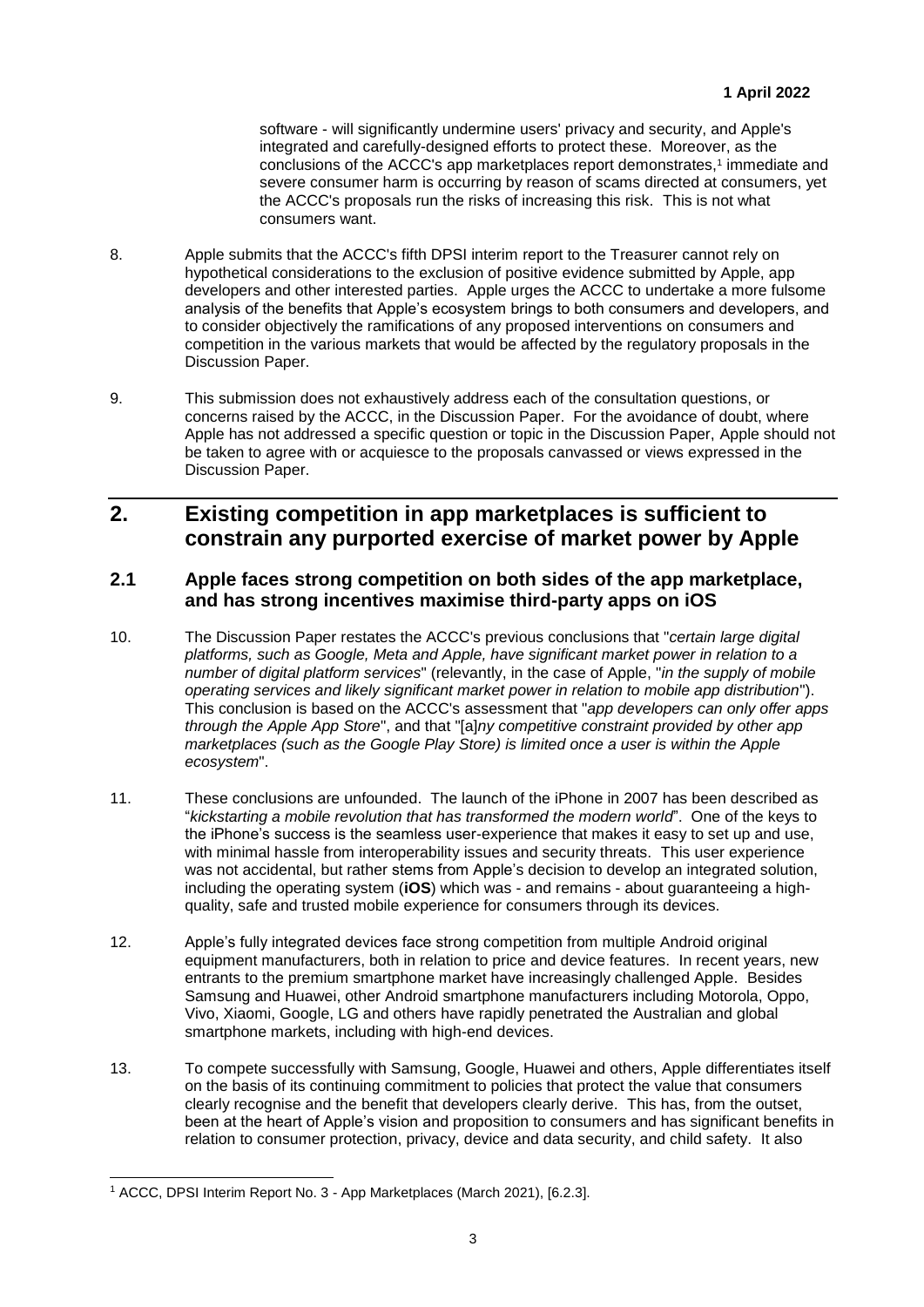supports a vibrant, healthy, competitive market in which small developers have an opportunity to be found by consumers and compete with established developers on a trusted platform.

- 14. Customer switching between devices with different operating systems (both between iOS and Android and between either of iOS or Android and other device operating systems including Samsung Smartphone) is a constant threat for Apple should it cease to compete effectively for customers through innovation. Apple has previously provided the ACCC with confidential switching data, which shows that there is a meaningful, consistent and upward-trending willingness of consumers to switch between devices and platforms, and an ongoing capacity for them to do so.
- 15. Apple also competes with other software distribution platforms to attract developers to the App Store. The Discussion Paper misapprehends the importance and extent of competition on this side of the market. By way of example, at least 22 other digital distribution platforms launched between 2008 and 2011 with which the App Store competes, including Google's Android Market (now Google Play), Nokia and Samsung's Ovi Store, Galaxy Apps Store, Amazon's App Store, and Nintendo's eShop. Apple also competes against PC and console app platforms such as Microsoft's Xbox and Sony's PlayStation, and other tablet devices. Apple seeks to attract new developers and to encourage existing developers to invest additional resources to enhance their existing apps or develop new apps. It does so by introducing new or improved features and services, and by adjusting its commission downwards for various categories of developers.
- 16. The Discussion Paper also fails to take into account the two-sided nature of app marketplaces and the fact that the availability of a broad selection of innovative and popular apps helps Apple sell iPhones. Apple has strong incentives to provide access to app developers to features and functionality within the device – such as the camera, sensors or GPS technology – as these apps then serve to improve the quality and experience of Apple's mobile ecosystem. Developers have benefitted enormously from Apple's approach. Apple has made it easy for them to create applications using Apple's proprietary technologies and intellectual property. And Apple has made it easy for developers to access customers around the world. Apple gives developers access to customers in 175 countries worldwide, with consistent rules, pricing and guidance across the globe, reducing costs and making it easier for developers to succeed across borders and to enter new markets.
- 17. Gaming apps multi-home on several platforms (smartphones, game consoles and PCs) and developers can exploit the fact that content purchased on another platform can be accessed by users of the app within iOS without incurring additional charges by Apple to the developer or user. Dating service providers rely on a similar approach, as users of dating apps can use their dating subscription plan previously made via web app or the provider's website on their iOS device.
- 18. For example, Apple has supported web apps (as an alternative means for developers to distribute apps to iOS users, other than the App Store) since the earliest days of the iPhone. Apple embraced the concept of web apps in 2007 when it launched the iPhone. Apple believed that web apps provided a great opportunity to create for the iPhone. When it decided to open its proprietary technology platform to native apps, Apple continued to support web apps. And in recent years, Apple has continuously added new functionality to its WebKit application programing interface (**API**) to enable greater features and functionality for web apps.

#### **2.2 Apple is not a "gatekeeper" - developers have, and make use of, alternatives to native app distribution on the App Store**

19. The Discussion Paper states that "*Apple's market power in the supply of mobile OS provides it with market power in relation to the distribution of mobile apps through the Apple App Store*". In taking this approach, the Discussion Paper fails to capture the distinction between "distribution of native apps" into the store and "distribution/monetisation of content" by developers.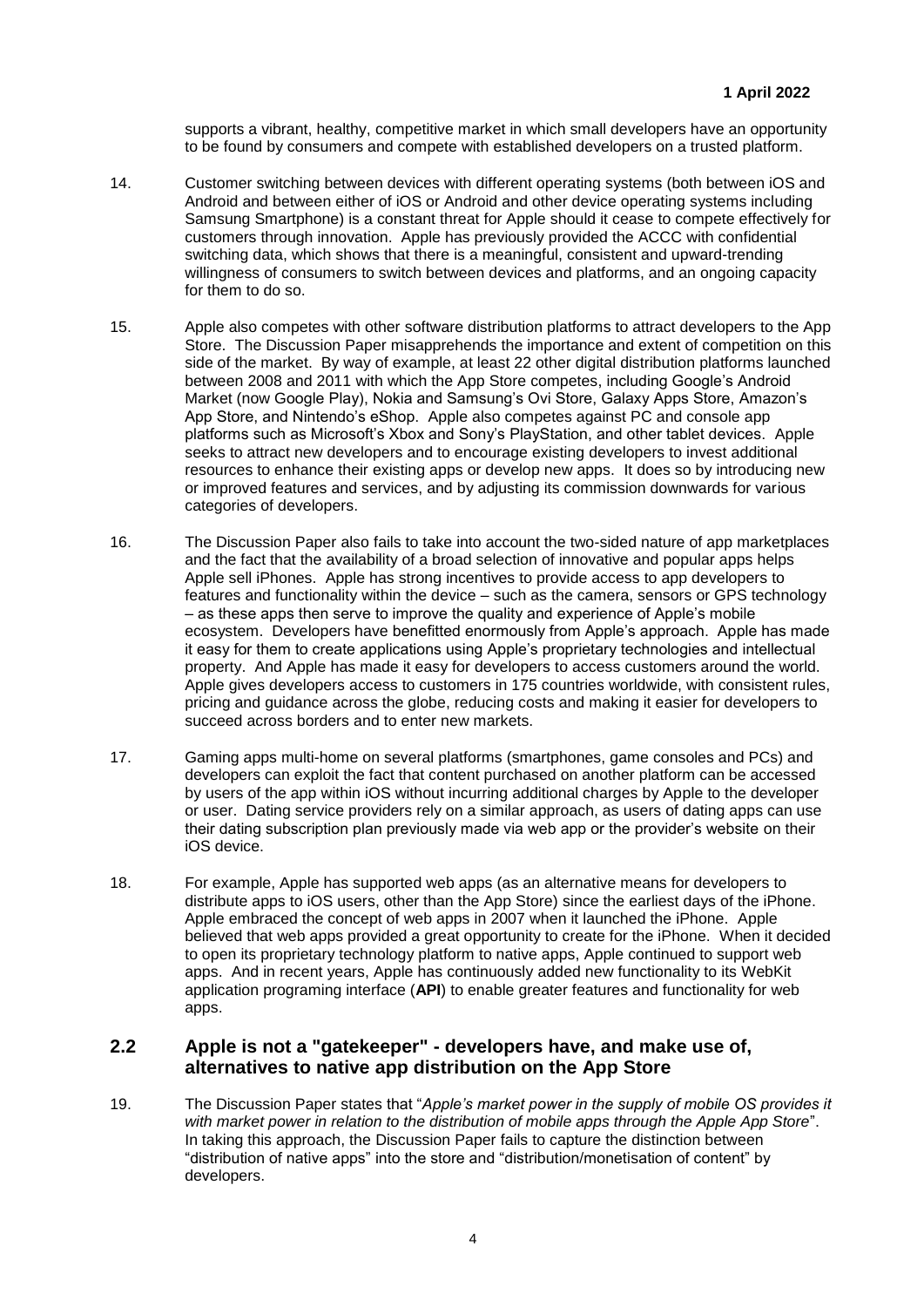- 20. The App Store is one of many distribution channels for apps to consumers; developers have multiple options for distributing their content to consumers. For example, as Apple has explained to the ACCC, a developer can avoid paying any commission by offering apps to be downloaded for free and then monetising through alternative means (such as in-app advertising). In practice, most apps are free to download (both for users and developers) and native app distribution does not trigger a commission unless the developer chooses to charge for the app download itself, which is rarely the case. 84% of native apps on the App Store do not attract any commission payable to Apple (as at October 2020).
- 21. In addition, developers have multiple monetisation options which they can pursue to avoid paying a commission to Apple. As the ACCC is aware:
	- (a) Apple receives **no commission** when developers:
		- (i) offer apps for free;
		- (ii) offer apps that generate revenue from in-app advertising;
		- (iii) sell physical goods and services in their app; or
		- (iv) offer "reader apps", where users purchase or subscribe to content outside of the app, but can access that content on their devices (eg, a subscription to Netflix or Spotify, book titles for use in Amazon's Kindle app, or newspapers or magazines).
	- (b) Apple receives a 15% commission:
		- (i) for digital subscriptions purchased through the App Store after the first subscription year; or
		- (ii) where developers earn less than US\$1 million in revenue in the previous calendar year for all their apps, as well as developers new to the App Store.
	- (c) For other purchases of paid apps on the App Store (including in-app purchases of digital content and during the first year of digital subscriptions), Apple receives a 30% commission. Apple has **never** increased its 30% commission - which is substantially less than the 50% to 70% industry-standard revenue share charged on software application sales when Apple launched the App Store.
- 22. Any assessment of Apple's market power in relation to distribution of native apps on the App Store must therefore take into account the options available to app developers to adjust their monetisation approach, and avoid paying the commission altogether.
- 23. The Discussion Paper also raises "*concerns about Apple and Google's ability to set and enforce terms and conditions for access to the app marketplaces including the mandatory and exclusive use of proprietary billing systems for in-app payments*". It concludes that "*it is highly likely that the commissions charged by Apple and Google on in-app payments are inflated by their market power*". Once again, these statements ignore the reality that developers can and do sell digital content for use in their iOS apps outside of Apple's In-App Purchase (**IAP**). On this, they pay no commission to Apple - and never have.
- 24. Many significant apps successfully use these strategies to "disintermediate" Apple and distribute their content outside of the App Store. Prominent examples are music streaming services (Spotify above all) and video streaming services (eg, Netflix). With apps available for free download on the App Store, Spotify and Netflix have in essence disintermediated the App Store, continuing to appear in the App Store but in reality acquiring the bulk of their subscriptions outside the App Store (and thus avoiding paying any commission). Spotify, for instance, *turned off entirely* the option for consumers to subscribe via Apple's IAP in 2016,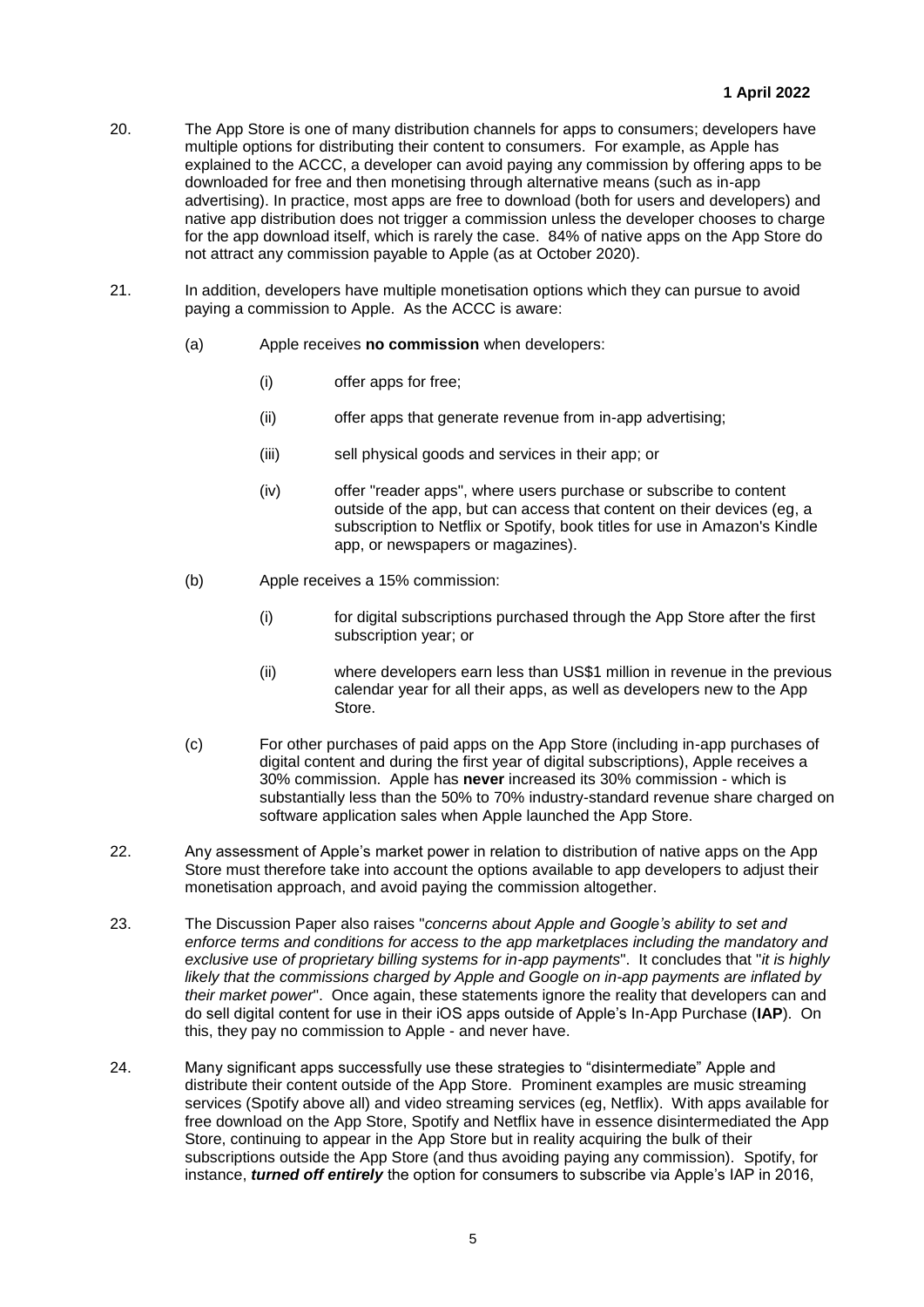and has relied instead since then on Apple's reader-rule to allow users to access content on Spotify's iOS app.

- 25. The ACCC's assessment of "the distribution of mobile apps" as an activity where Apple purportedly has market power ignores this reality. Apple, as the owner of the App Store platform, is concerned about quality, integrity, safety, and overall experience. It has strong incentives to ensure that apps can be distributed through the App Store only if they meet sufficiently high standards. However, developers choose how to monetise their apps. If they choose to charge for download, Apple will take a commission on that sale. Alternatively, developers can use the App Store for app discovery and distribution and have their app loaded for free, whilst monetising their service also on different platforms and allowing users to import and consume the content on the iOS app free of charge.
- 26. As the Discussion Paper acknowledges, the Federal Government has recently announced consultation on payment systems reforms to address perceived gaps in current regulatory structures, including in relation to competition issues, in the context of in-app payment services and digital wallets. Apple submits that that consultation and regulatory development forum is a more appropriate means of identifying and addressing any sector-specific reforms in payment systems regulation for digital wallets and in-app payment services.

### **3. No basis for any requirement that Apple provide unfettered access to iPhone hardware or iOS**

- 27. The Discussion Paper expresses a concern that digital platform service providers are engaging in self-preferencing conduct which can distort competition and decrease consumer welfare, or restricting interoperability of service outside a platform's ecosystem. To the extent that these concerns relate to Apple, they are misconceived.
- 28. As a preliminary matter, Apple notes that it makes technologies available to third-party developers including software tools which safely interact with device features, and has a strong track record of doing so. It is in Apple's interests to do so, as the greater the range of high-quality apps available on the App Store, the more attractive the overall iPhone experience will be for users and the better it is able to compete against other devices. The assumption underlying this concern (that Apple would want to disadvantage third-party apps) is flawed. Apple's incentives are driven by its overall business model, which remains that of selling mobile devices; the more attractive the device, the greater Apple's sales. Apple does not sell its consumers' personal information to advertisers or others. Apple generates the vast majority of its revenue from the sale of products like the iPhone and iPad. A greater choice of features and functionality that users desire is key to ensuring the attractiveness of Apple's devices.
- 29. Apple wants developers to create applications using the new technologies and innovations it introduces with every new device generation. Apple's incentives are reflected by the fact that Apple is constantly investing in its developer community by providing new tools, more flexible monetisation rules and other benefits for developers. Apple must compete, and innovate, to ensure that developers focus on developing innovative features for their iOS apps so that they are available on a timely basis and the iPhone maintains its reputation as delivering cutting edge performance. The Discussion Paper ignores Apple's incentives to ensure that it can offer a broad selection of innovative and high-quality apps on the App Store.
- 30. Apple has invested significant engineering time and resources to make more developer tools such as APIs available to third-party developers, and each year Apple has opened more and more APIs to developers. Today, there are more than 150,000 APIs available to developers, and that number continues to grow. This is clear evidence of Apple fostering competition by developers, rather than restricting or distorting it.
- 31. By way of example, whilst Safari is pre-installed on iOS devices in order to provide a seamless out-of-the-box experience for users (who expect to be able to immediately access the internet when they power on their Apple device with minimal set-up), Apple does not restrict users' ability to download and use alternative browser apps: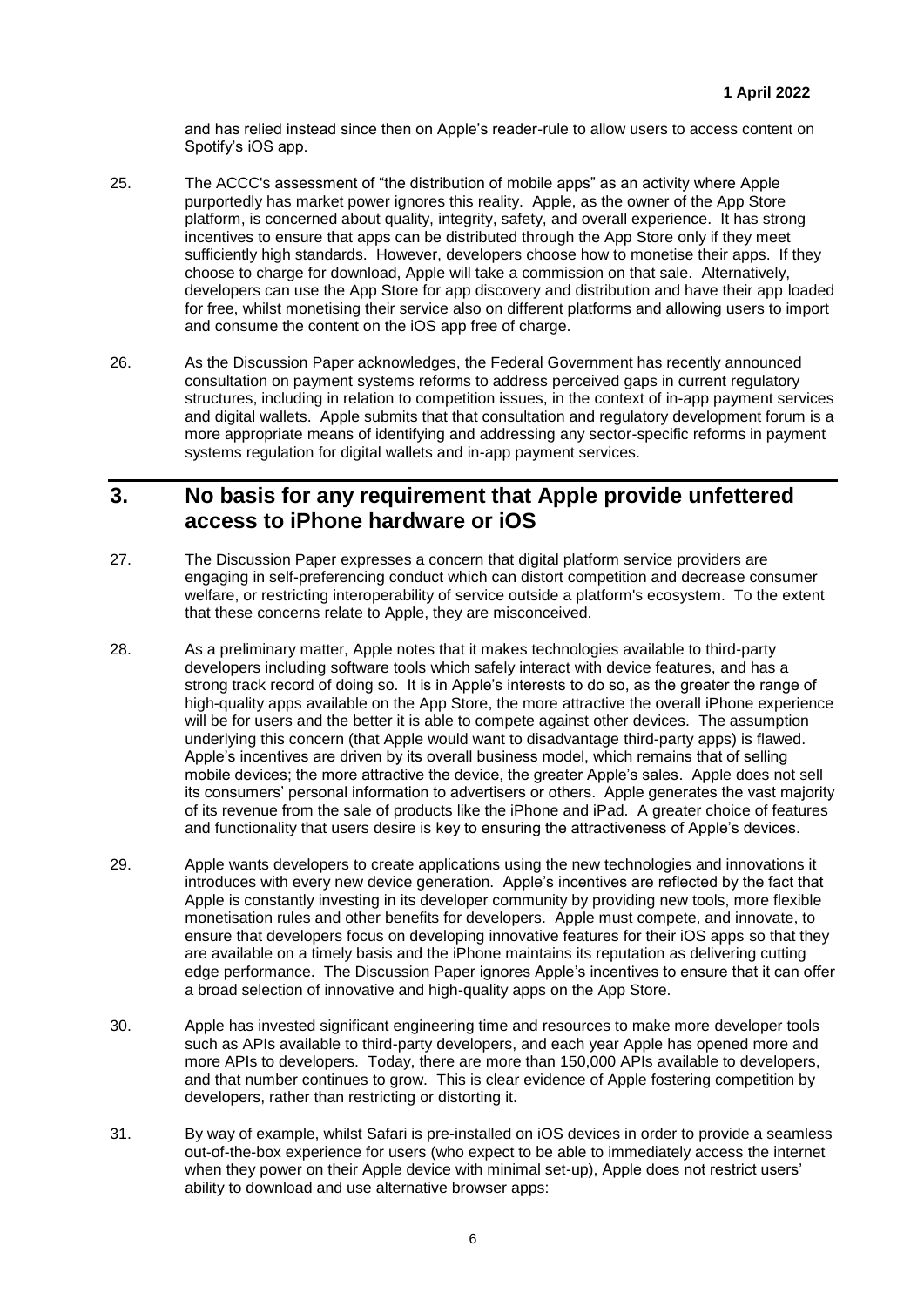- (a) On iOS devices, users in Australia can choose among a variety of other mobile browsers available on the App Store, including Firefox, Firefox Focus, DuckDuckGo, Google Chrome, Microsoft Edge, Brave, Aloha, Cake, Opera Touch, DuckDuckGo Privacy Browser, and Dolphin. Additionally, Bing Search, Yahoo Search, Ecosia, Quant, Start Page, and Google Search are all search-enabled apps that allow users to browse the web.
- (b) Further, Apple devices enable users to quickly change their default browser to the browser of their choice, and some web browser apps, including the DuckDuckGo browser, prompt users to switch their default browser when a user opens the app. Since the introduction of the App Store, Australian users have downloaded alternative browser apps or search-enabled apps millions of times on Apple mobile devices.
- 32. More fundamentally, if Apple were engaged in "self-preferencing" behaviour of the kind described in the Discussion Paper, and if Apple had the market power alleged, one would observe over time a strengthening effect in the market position of Apple's apps that compete with third party apps. This is simply not happening, with competing apps from well-established players such as Microsoft, Hulu, Spotify, PayPal, Amazon, Skype, Google, and Meta often having a much greater share of the market in those downstream app categories than equivalent Apple apps.
- 33. It cannot be seriously argued that Apple must grant the same level of access to third-parties as it does to its own integrated apps, and at the same time. Apple must be careful when providing access to software technologies to ensure that the security, safety, quality, device performance, and integrity of the user experience is not compromised. This takes time to develop, refine, and test. It takes time to develop public APIs before being released because, once released, third party developers rely on the underlying functionality of the APIs always being there to power their own apps. And there are some technologies that Apple does not make available to third-party developers if doing so would compromise the security, safety or privacy of Apple's users.
- 34. To the extent that there are differences in access to Apple's proprietary technologies between third-party apps and Apple services, such differences are objectively justified by the need to ensure the safety and performance of Apple devices and the privacy and security of users. Any requirement that, for example, Apple give "*comparable access to device hardware or operating system features as* [its] *first-party apps*" would undermine Apple's rigorous privacy and security controls (including App Review) and result in net consumer welfare detriments.
- 35. The Android iOS provides a real-world illustration of the counterfactual. In 2021, the iPhone platform accounted for just 1.72% of malware infections globally. By contrast, Android accounted for 27% and Windows/PC accounted for 39%, according to the 2021 Nokia Threat Intelligence Report:

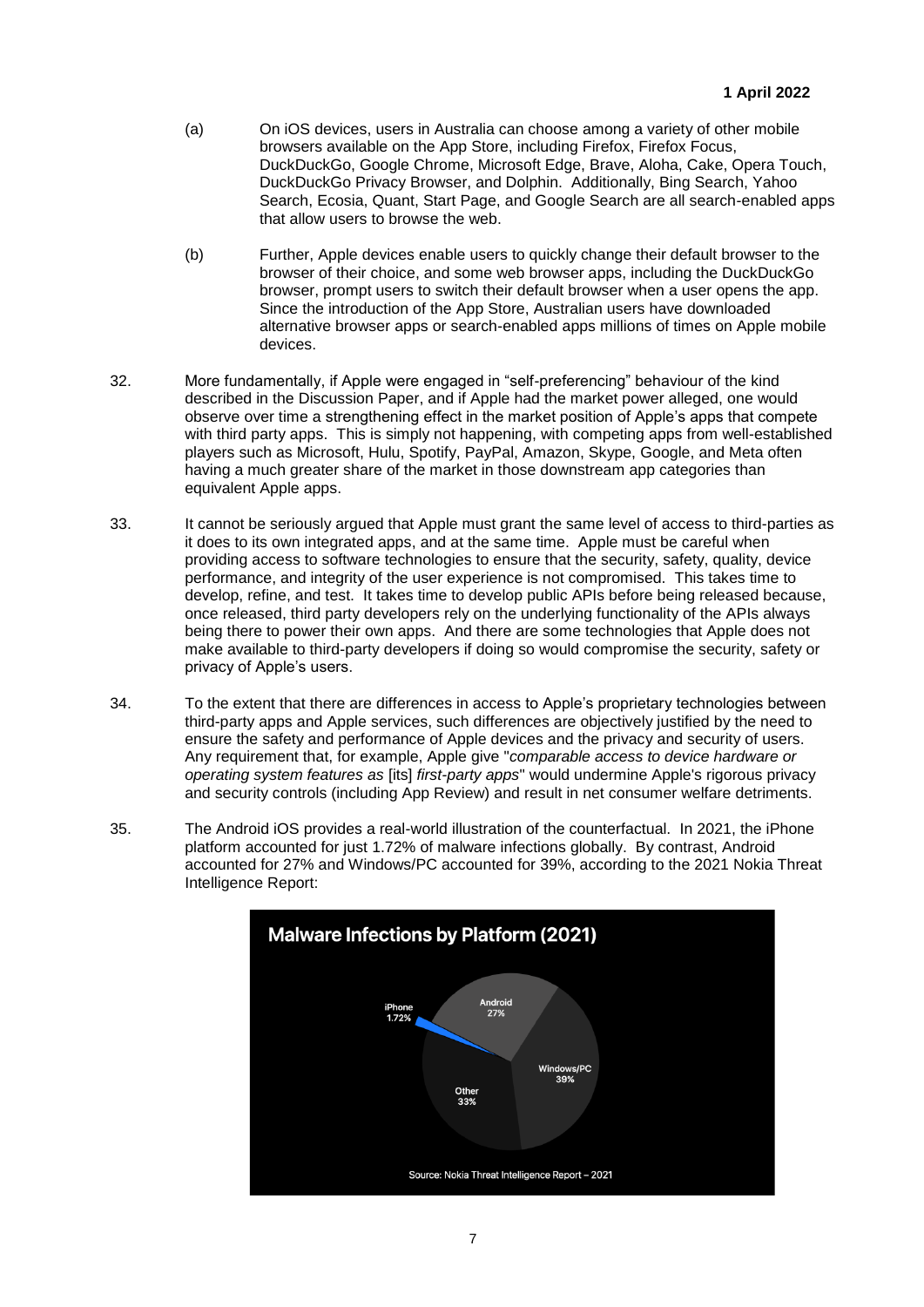- 36. As the ACCC is aware, App Review is an integral part of Apple's multi-layered approach to security. App Review carries out a comprehensive check of every app and app update before it is made available for download, providing a critical layer of security through a mix of human review and automated processes. App Review applies the App Store Review Guidelines which helps to ensure that the apps on the App Store are safe, provide a good user experience, comply with Apple's privacy rules, secure devices from malware and threats, and use approved business models. When users download an app from the App Store, they can trust that the app will:
	- (a) work properly;
	- (b) not compromise the functionality of their device; and
	- (c) not engage in forms of program abuse that harm customers, such as tricking users in to purchasing subscriptions, engaging in bait-and-switch tactics to evade human review, or impersonating other apps.

### **4. Many of the proposed reforms place consumer welfare (including privacy and security) at substantial risk and will result in net public detriments**

- 37. The potential regulatory interventions canvassed in the Discussion Paper are ill-founded and premature, given the absence of any evidence demonstrating real competitive harm insofar as Apple is concerned. With respect to the App Store, in particular, this is of key concern, given the draconian nature of the interventions proposed, including the possibility that Apple could be required to provide full access to iPhone hardware or iOS features to all third-party apps within the App Store.
- 38. Apple's multi-layer approach to security is designed around its "walled garden", of which a single App Store is a key element. Replacing Apple's robust systems of App Review and quality control with a blanket obligation to provide access to hardware and iOS features to third-parties would in no way be sufficient to match the protection offered by Apple's current approach. This is obvious from the fact that Android, which does rely on lesser protections, has a significantly poorer track record on preventing malware. Similarly, Apple's built-in privacy protections, such as App Tracking Transparency, would be rendered ineffective by such remedies, as apps could access device or user data and collect or share this without the user's permission.
- 39. On the other hand, the incentives of individual developers are *not* aligned with Apple's (and ultimately consumers') in the same way: a developer cares for its own app, not for the App Store, and not for the impact that the App Store experience has on the performance, functionality or sale of Apple devices. A developer can inflict negative externalities on the App Store (and the ecosystem) which it does not "internalise" (in practice, a "bad" experience with an app damages the App Store more broadly and potentially other apps too, if the consumer decides to "switch away", but the developer of that particular app does not care about these externalities). Apple, on the other hand, has designed its business model to internalise the complementarities across its products and services, and directly takes into account that users benefit from a vibrant app ecosystem and that a larger user base on iOS in turn is attractive for app developers.
- 40. The increased risk of malware attacks that would result from mandating access to hardware or software features would put all users at greater risk. The App Store is designed to detect and block today's attacks, but changing the threat model would bypass these protections from more sophisticated attacks. Scammers would then use their newly developed tools and expertise to target third party stores as well as the App Store, which would put all users at greater risk, even those who only download apps on the App Store. Further, malware would not just impact the entry point app. For example, it could seriously undermine the functioning of other apps because effects such as excessive battery use or invasive data collection interfere with apps already downloaded.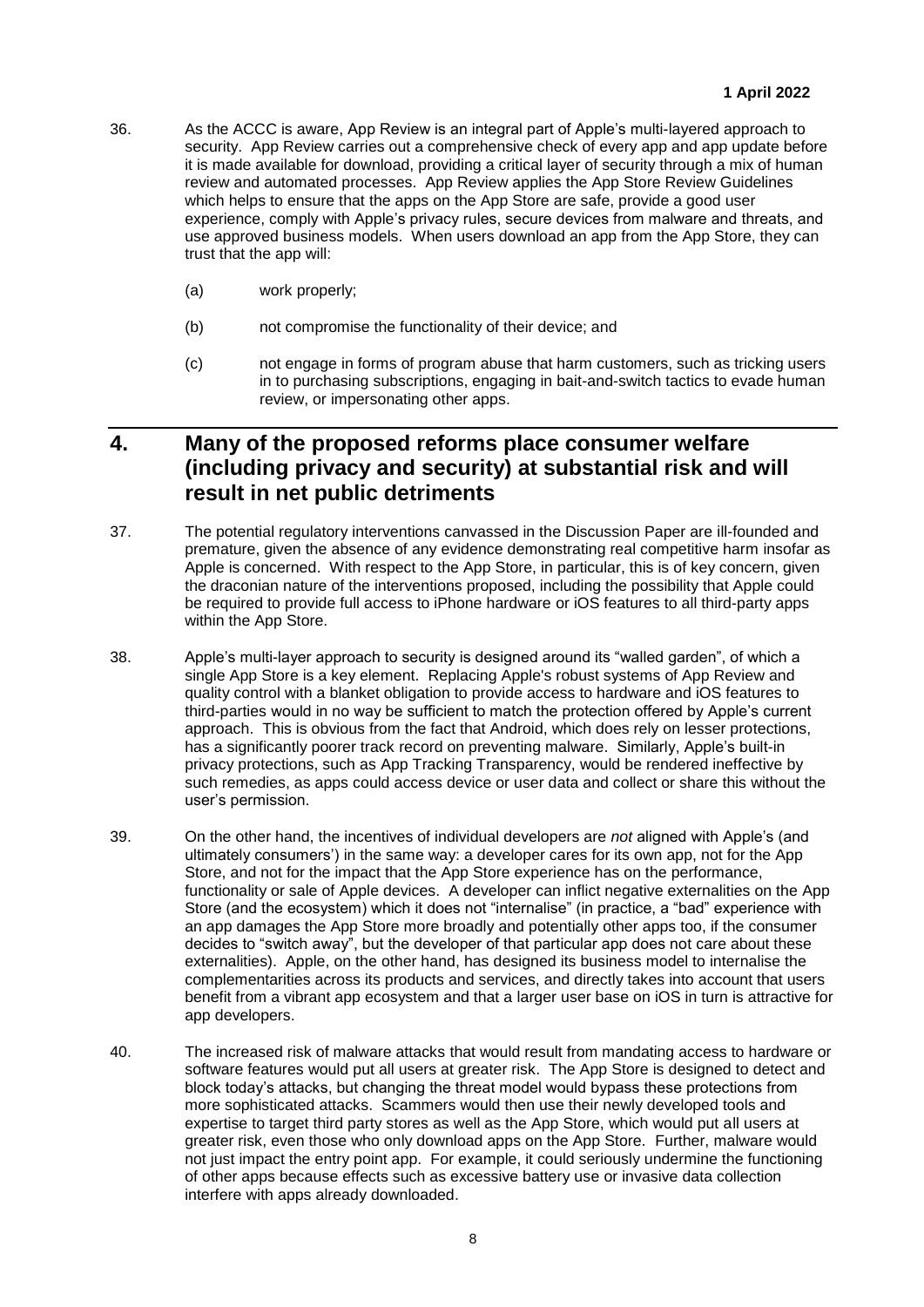- 41. Potentially even more seriously, malware introduced into a device can be used as a stepping stone to getting access to other devices or systems to which that device connects. Individual mobile devices are recognised as a common entry point to deploy network-wide attacks in enterprise settings. Moreover, with access to personal information from a user's device, attackers are well positioned to launch attacks on a user's friends and family.
- 42. The Discussion Paper's proposed regulatory interventions risk not only failing to meet their stated aim of increasing competition and consumer choice, but actively reducing the existing choice available to consumers and exposing consumers and their families to substantial greater privacy risk. In addition, it would be patently unreasonable to require a remedy that removes the existing necessary security and privacy protections available on the assumption that Apple could be expected to find alternative safeguards to replace them. Not only is it clear that the integral and embedded nature of the existing protections cannot be fully replicated, but such a requirement would force Apple to completely re-architect its systems and spend potentially vast amounts of resources developing security solutions that would, of necessity, be less effective than those it already offers users.
- 43. Taken at their highest, the Discussion Paper's proposed remedies would help malicious actors circumvent App Review. Via App Review, native app developers must expose the compiled binary of their apps to scrutiny. Critical to this protection is the fact that the behaviour of the native app is observable. Web content is not. Browser engines compile and execute code originating from websites in real time, much of which is not static and may be unseen and unknown to users.
- 44. Today, iOS guarantees that the only dynamic code on the platform is vetted by WebKit in a dedicated process, helping Apple to ensure that dynamic code cannot be abused to circumvent App Review and attack the user's device or invade the user's privacy. With thirdparty engines on iOS, attackers would have more avenues to infiltrate a device undetected by system security protections and more opportunities to degrade user privacy.
- 45. To fully assess and even attempt to mitigate the risks implicated by increased and unfettered access by third-parties to device hardware and operating system, Apple would need to completely rethink the iOS security, privacy, and performance model and it (and third parties) would incur massive costs in the process. To take one example: architecting a novel sandbox for third-party browser engines would require ground-up analyses of third-party engines with which Apple is not familiar. Third-party vendors would very likely need to substantially redesign their engines to meet iOS security and privacy requirements.

## **5. Proposals to limit developers' and other platforms' use of consumer data are welcome - but have no relevance to Apple**

- 46. Apple welcomes measures to limit or restrict the commercialisation of user data, particularly with respect to data which is collected without the user's knowledge and permission.
- 47. Privacy is embedded in the DNA of Apple's products and the App Review process. Apple believes privacy is a fundamental human right, and privacy has long been an integral part of Apple's brand.
- 48. As the ACCC is aware, Apple does not engage in the commercialisation of user data. In fact, Apple limits the use of user data by third-parties by:
	- (a) not engaging in tracking consumers across third party apps in the provision of Apple-delivered advertising. Therefore, unlike third-party advertising service providers, Apple does not need to prompt users for permission to track because it does not engage in this practice. Apple simply does not track users in this way;
	- (b) giving users an additional privacy choice related to Apple's own limited data collection practices across a limited number of first party apps – a choice that third parties do not give users. As this is an additional consumer choice about the use of their data, Apple proactively presents users with a more prominent, unavoidable